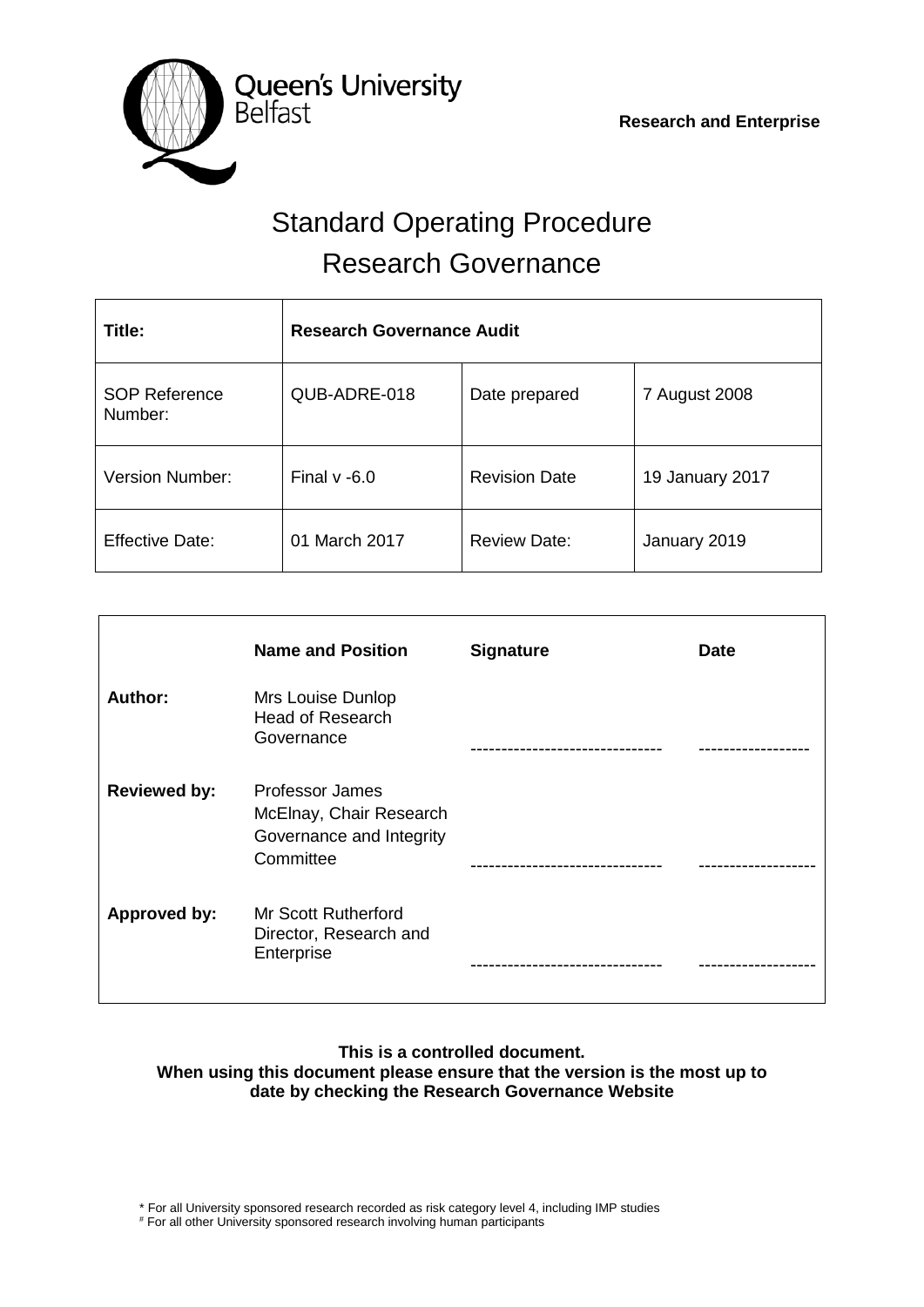# **Do Not Copy**

# Revision Log

| <b>Previous Version</b> | Date of             | Reason for             | <b>New Version Number</b> |
|-------------------------|---------------------|------------------------|---------------------------|
| number                  | Review/Modification | Review/Modification    |                           |
| Final $v$ 1.0           | 10/11/09            | <b>Annual Review</b>   | Draft $v$ 2.0             |
| Draft $v$ 2.0           | 09/09/11            | Annual Review/         | Final $v$ 2.0             |
|                         |                     | Update following       |                           |
|                         |                     | <b>MHRA GCP</b>        |                           |
|                         |                     | Inspection             |                           |
| Final $v$ 2.0           | 22/08/2012          | <b>Periodic Review</b> | Final $v$ 3.0             |
| Final $v$ 3.0           | 06/03/2013          | Revised to include     | Final $v$ 4.0             |
|                         |                     | audit of studies       |                           |
|                         |                     | involving relevant     |                           |
|                         |                     | material as defined    |                           |
|                         |                     | by the Human           |                           |
|                         |                     | <b>Tissue Act</b>      |                           |
| Final $v$ 4.0           | 23/10/2014          | Periodic Review        | Final $v$ 5.0             |
| Final $v$ 5.0           | 19/01/2017          | <b>Periodic Review</b> | Final $v$ 6.0             |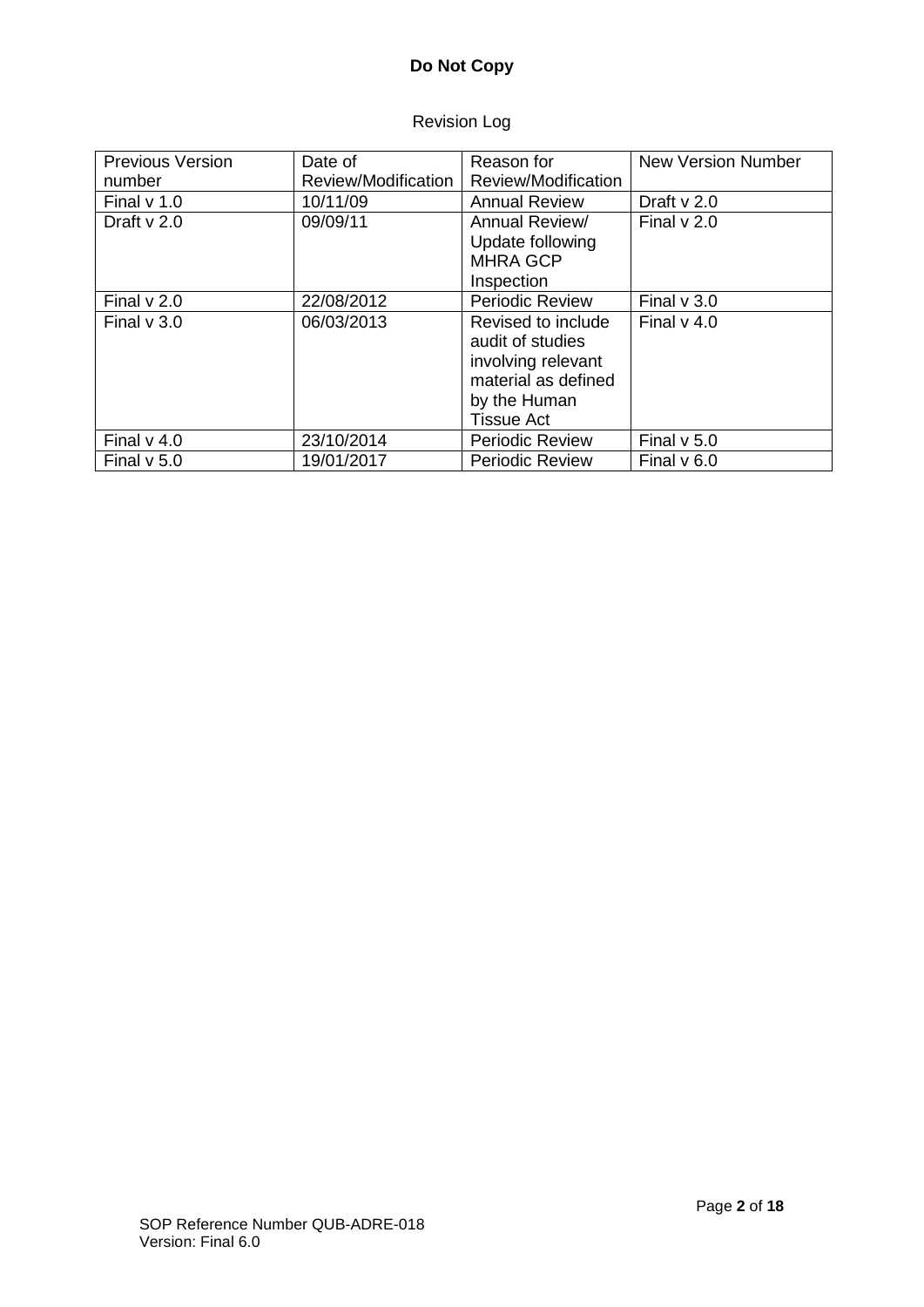# **1. Purpose**

This Standard Operating Procedure (SOP) describes the procedures for the audit of research projects to ensure compliance with research governance arrangements and Good Clinical Practice (GCP). It will outline what should be audited, how the audit(s) will be conducted, their frequency, the form, and content of the audit report.

This SOP is relevant for any research being undertaken under the auspices of the University.

#### **2. Introduction**

As legal sponsor of research studies being conducted under the Research Governance Framework for Health and Social Care (DHSSPS, December 2006) and/or as co-sponsor of projects undertaken under the UK Clinical Trials (Medicines for Human Use) Regulations 2004, Queen's University, Belfast, is responsible for auditing research practice and ensuring that it complies with the aforementioned guidance and legislation.

It should be noted that the Sponsor's audit, is independent of and separate from routine monitoring or quality control functions that must also be undertaken. The purpose of an internal Sponsor's audit will be to ensure the safety of participants and staff, ensure compliance with the regulatory requirements, protocol, SOPs and GCP. An internal audit programme will also prepare researchers for external audit processes.

Category A and B studies will be randomly selected for audit from the University's Sponsorship and Ethics Database. Studies involving the use of human tissue will be randomly selected for audit from the University's Tissue Register. Existing holdings will also be subject to audit. All Category C studies, as defined by the University's Research Governance Framework, will be subject to audit annually. Other studies will be audited in accordance with the funder's requirements. In addition, the Research Governance Team and/or Director of Research and Enterprise reserve the right to undertake a targeted audit, if they have suspicion of non-compliance to legislation, or when monitoring reports provide information of concern.

Where a study is co-sponsored with a Health and Social Care Trust it may be appropriate to undertake a joint audit. If any non-compliances are identified for which the Health and Social Care Trust have responsibility, the audit report will be shared with that Trust for their action.

# **3. Scope**

This SOP applies to all studies where the University is acting in the capacity of Sponsor, or Co-Sponsor. It applies to all members of University staff; both academic and support staff as defined by Statute 1, including honorary staff and students.

#### **4. Responsibilities**

# **4.1 Research Governance Team**

The Research Governance Team will conduct an internal audit of research studies sponsored by the University. The Head of Research Governance will provide oversight for the internal audit process. A Lead Auditor will be appointed from within the Research Governance Team. The Lead Auditor will be expected to assume the following responsibilities:

- Identify an annual programme of research projects to be audited;
- Direct that an annual aggregate report of audit findings be compiled for the Research Governance Steering Group or the Human Tissue Steering Group as appropriate;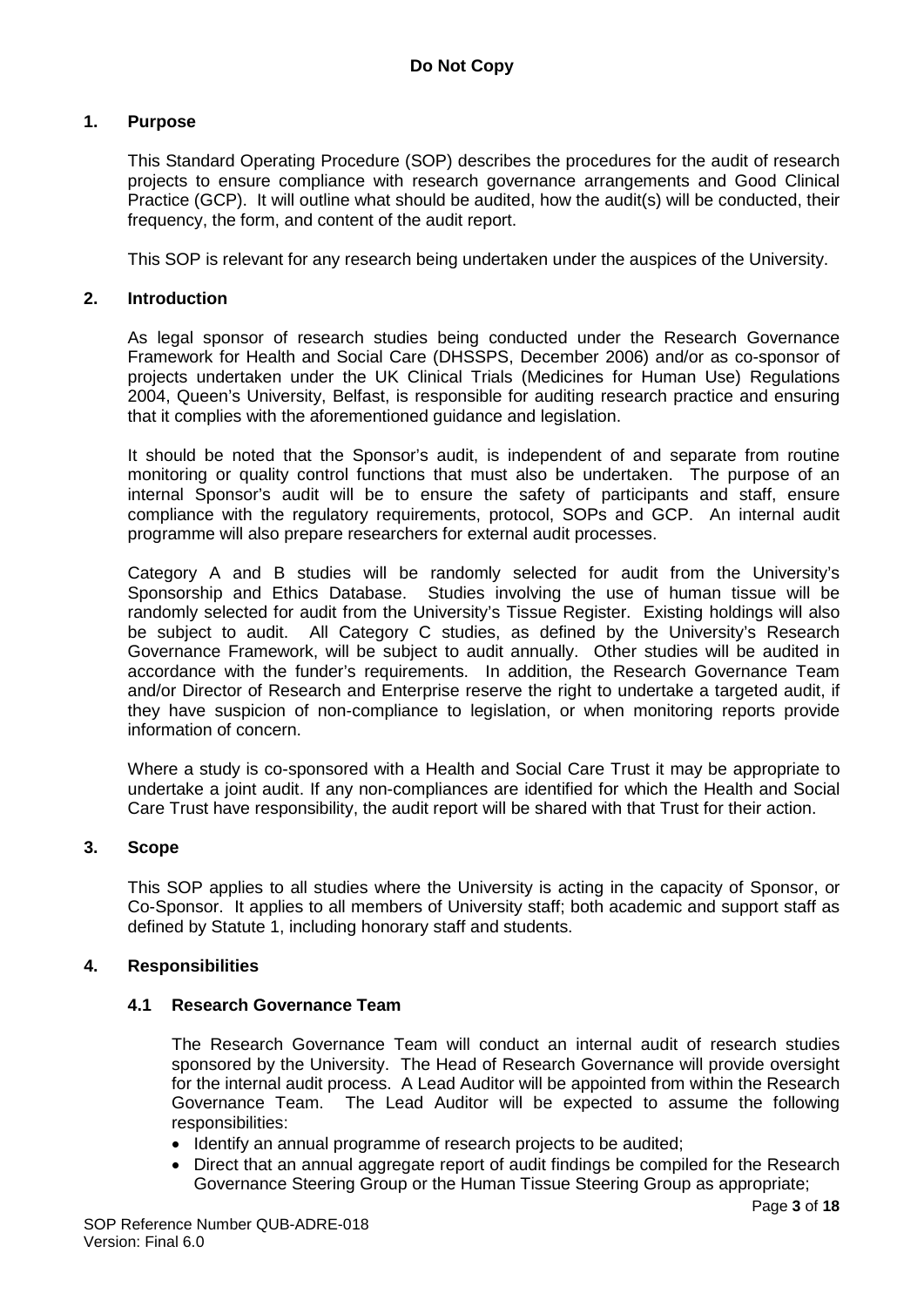- Escalate critical non-conformances as appropriate;
- Manage any potential misconduct in research matters;
- Audit the research projects collecting evidence of current research practice and adherence to legislation, guidance and standards;
- Compile a report for the Chief Investigator, identifying areas of non-conformance, good practice and other observations;
- To update the Research Governance Site Audit Matrix;
- Ensure that the process and associated documentation is kept confidential, unless concerns are raised relating to misconduct in research, as defined by the University Regulation for an Allegation and Investigation of Misconduct in Research;
- Ensure appropriate follow-up in the event of non-compliances being identified;
- Provide a summary for the Research Governance Department on the main aspects of the audit and any unresolved issues.

The Research Governance Team should be independent of the research and qualified by training and experience to conduct audits properly. For Category C studies these qualifications should be documented (ICH GCP 5.19.2) and will be available in the training records of each member of the Research Governance Team.

# **4.2 Chief Investigator**

It is the responsibility of the Chief Investigator (CI) to fully co-operate with the audit procedure, make available any documentation requested and implement any corrective actions within the designated time period.

# **5. Procedure**

# **5.1 Preparation for Audit**

On an annual basis, the Research Governance Team will prepare a list of studies to be audited. In the case of co-sponsored studies, the audit process will be governed by the Memorandum of Understanding (MoU) for Research Governance (2011).

One month prior to the audit being undertaken the Research Governance Team will inform the CI of their intention to audit their study. A mutually convenient date will be arranged and the CI will be advised of the documentation required and the people/groups to be audited. The Centre Director, Head of School, Centre Manager and School Manager as appropriate will also be informed of the intention to audit.

The CI will be provided with a copy of the audit tool for their information (see Appendix 1).

The CI must be available to answer any queries that may arise during the audit. In addition, other investigators must also be available to clarify any points.

A room in which to conduct the audit must be provided by the CI. The trial master file, all source documents, Case Report Forms, laboratory notebooks, training records and other study documentation must be available.

# **5.2 Audit Processes**

The audit team will use the most appropriate methodology to assess compliance with research governance arrangements. This may include a combination of the following:

• Reviewing documentation;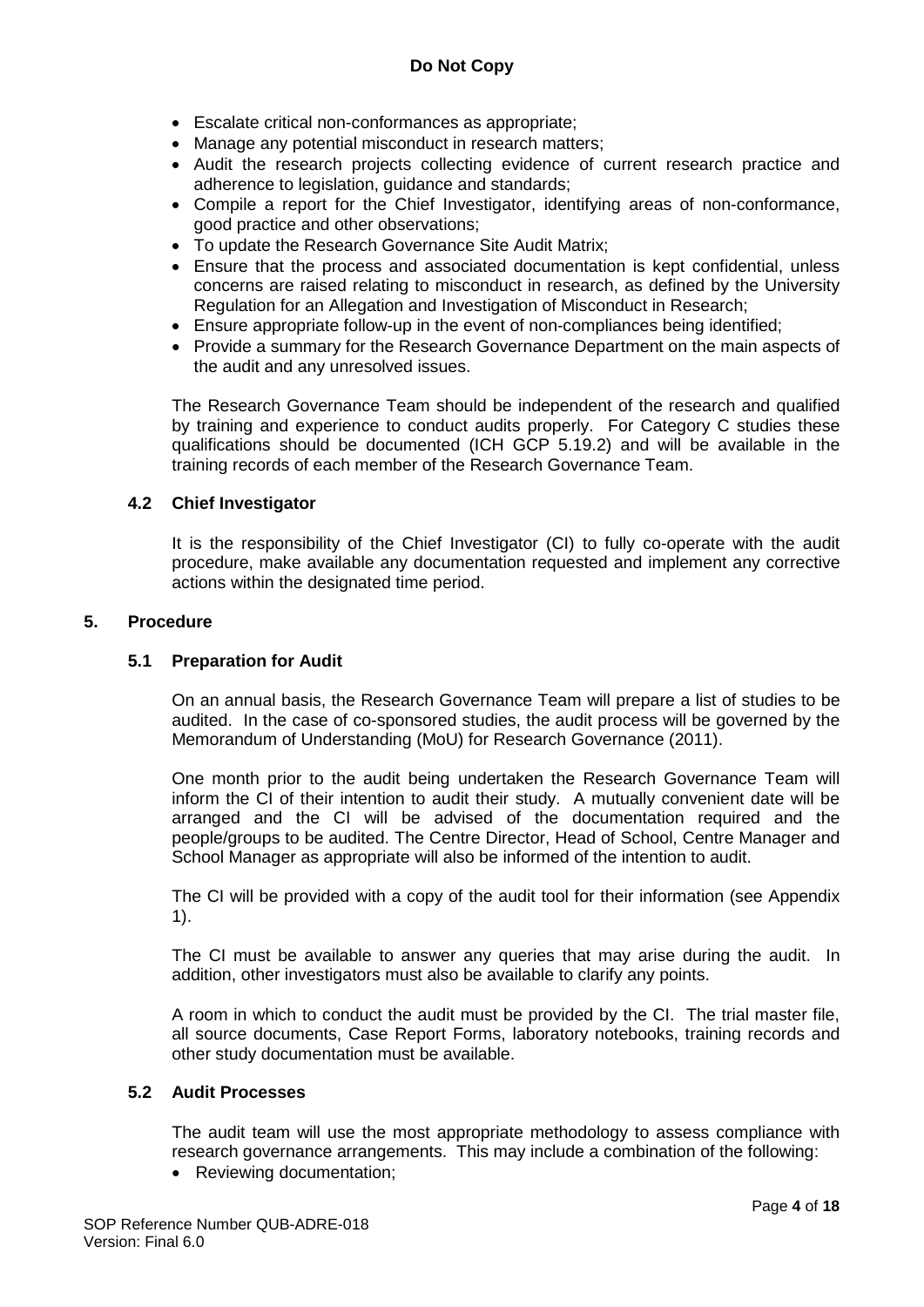- Assessing and comparing documentation;
- Checking that the Trial Master File contains the up-to-date and relevant documents;
- Ensuring that research participants have given their informed consent;
- Interviewing any member of the research team;
- Determining compliance with the University's SOPs for research governance;
- Inspection of laboratory or other facilities relevant to the study.

# **5.3 Audit Findings**

The audit team will compile a report detailing their findings, within four weeks of completing the audit. A template for the audit reports is attached as Appendices 1 and 2.

The audit report will include:

- A list of identified non-conformities with GCP, the Human Tissue Act 2004 and research governance, presented as a table;
- An assessment of how well requiatory requirements have been met;
- Where appropriate, a list of corrective actions to be taken to ensure compliance;
- In the event of critical and/or moderate findings, a date for re-audit.

The audit report will be distributed to the CI, Centre Director, Head of School, Centre Manager and School Manager as appropriate. The Trust Research Office will also be provided with the audit report as appropriate. For studies involving the use of human tissue, the Designated Individual will be provided with a copy of the audit report.

#### **5.4 Audit Outcome**

In the event that the audit has identified serious and/or persistent noncompliance on the part of an investigator/institution, the University will terminate the investigator's/ institution's participation in the trial, in accordance with SOP QUB-ADRE-019 and inform the MHRA and main REC as required by law.

Where corrective actions are identified these will be discussed with the CI and a timescale agreed within which actions must be addressed and the Research Governance Team notified. A follow-up visit may be scheduled to provide assurances that recommendations have been implemented.

In the event that corrective action(s) is/are not completed in time for the re-audit, Centre Director, Head of School or the Pro-Vice-Chancellor for Research and Postgraduates will be notified as appropriate. He, She, or their nominee, may deem it necessary to suspend recruitment until all actions are addressed or notify the researcher's line manager.

# **5.5 Audit Close-out**

Once all recommendations have been addressed and assurances gained the CI will be written to. An indication will be given if a routine re-audit will be undertaken and an approximate timescale for this.

An aggregated report of audit activity and findings will be brought to the attention of the Research Governance Steering Group or Human Tissue Steering Group for their consideration and action, if required.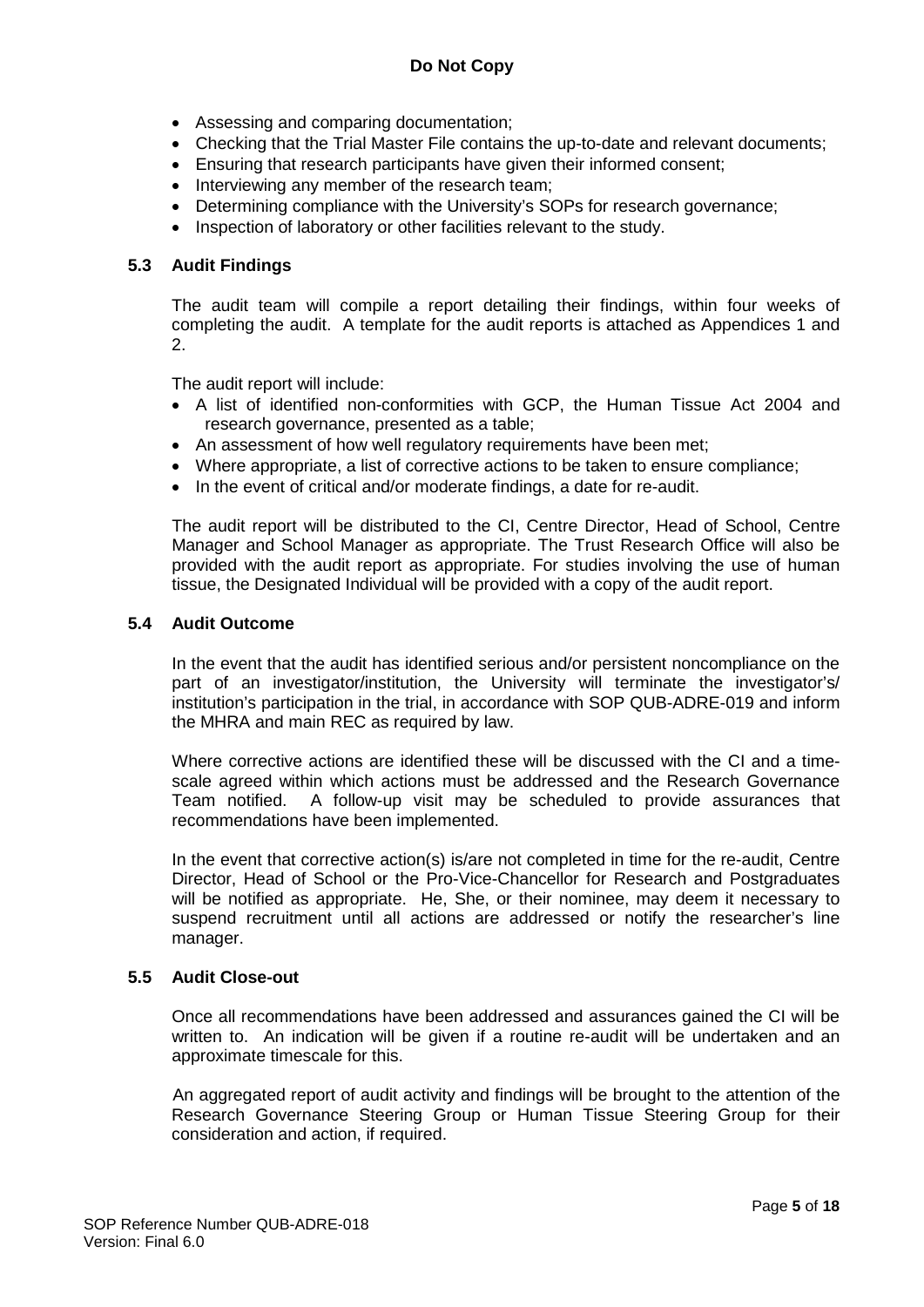# **6. References:**

DHSS&PS, Research Governance Framework for Health and Social Care, December 2006 (last accessed 19 January 2017).

http://www.research.hscni.net/sites/default/files/research\_governance\_framework\_0.pdf

International Conference on Harmonisation (ICH) of Good Clinical Practice (GCP) (last accessed19 January 2017).

http://www.ich.org/products/guidelines/efficacy/efficacy-single/article/good-clinicalpractice.html

Imperial College London, Clinical Research Office Audit SOP. 31 May 2007 (last accessed October 2014, no longer publically available)

<http://www3.imperial.ac.uk/pls/portallive/docs/1/16925697.PDF>

# **7. Appendices**

Appendix 1 Template Audit Tool/Report Category B and C Studies<br>Appendix 2 Template Audit Tool/Report Human Tissue Studies

Template Audit Tool/Report Human Tissue Studies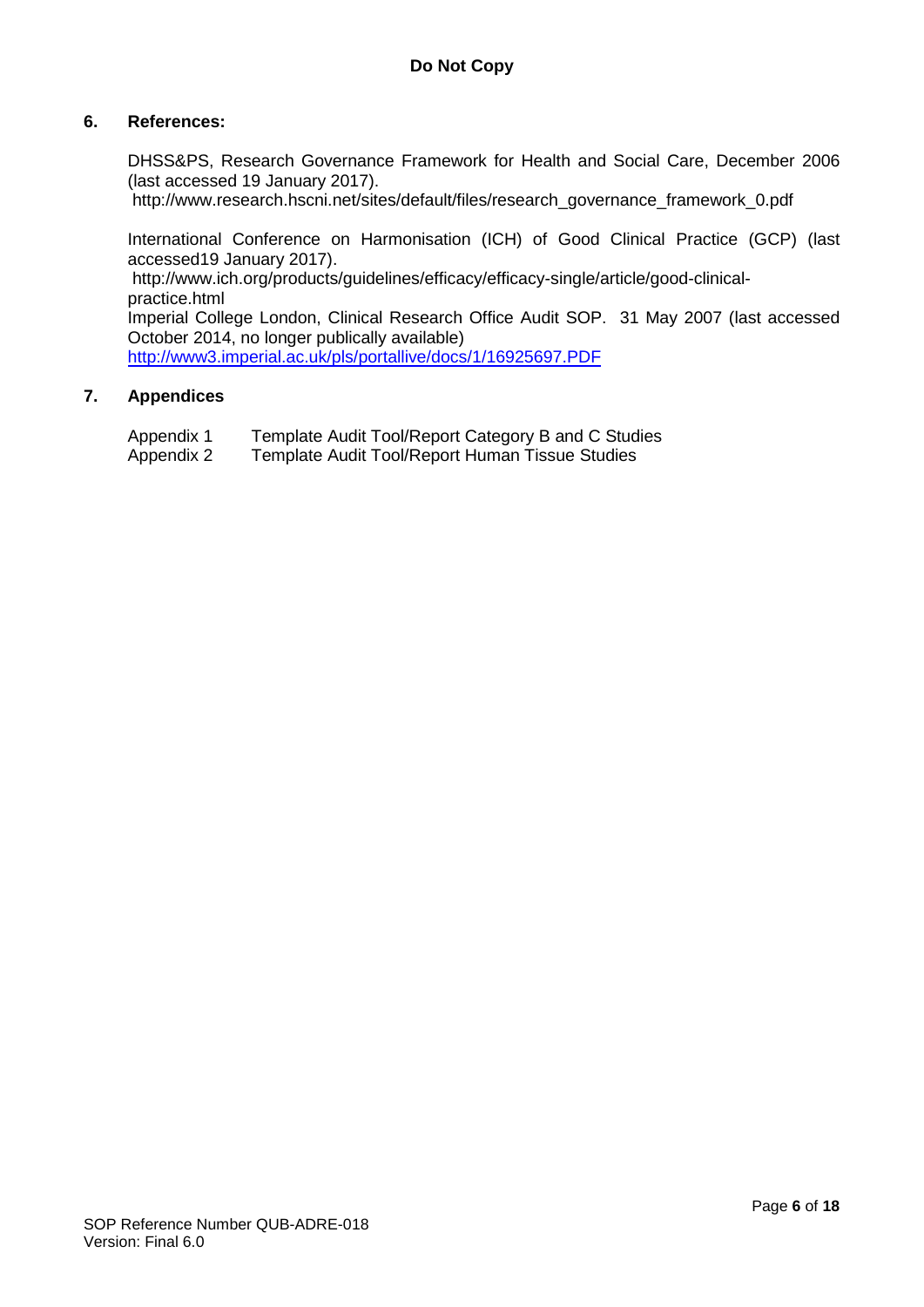# **Audit Report: Template Category B and C Studies**

| <b>Research Ref No(s):</b><br>QUB:<br>REC: | <b>Research Title:</b>     |                  |                             |
|--------------------------------------------|----------------------------|------------------|-----------------------------|
| <b>EudraCT No:</b><br>N/A                  | <b>Chief Investigator:</b> |                  | <b>Other Investigators:</b> |
| <b>Lead Sponsor:</b>                       | <b>Other Sponsor:</b>      |                  | <b>Funding Body:</b>        |
| <b>Start Date:</b>                         |                            | <b>End Date:</b> |                             |
| <b>Audit Personnel:</b>                    | <b>Site Personnel:</b>     |                  | <b>Audit Date:</b>          |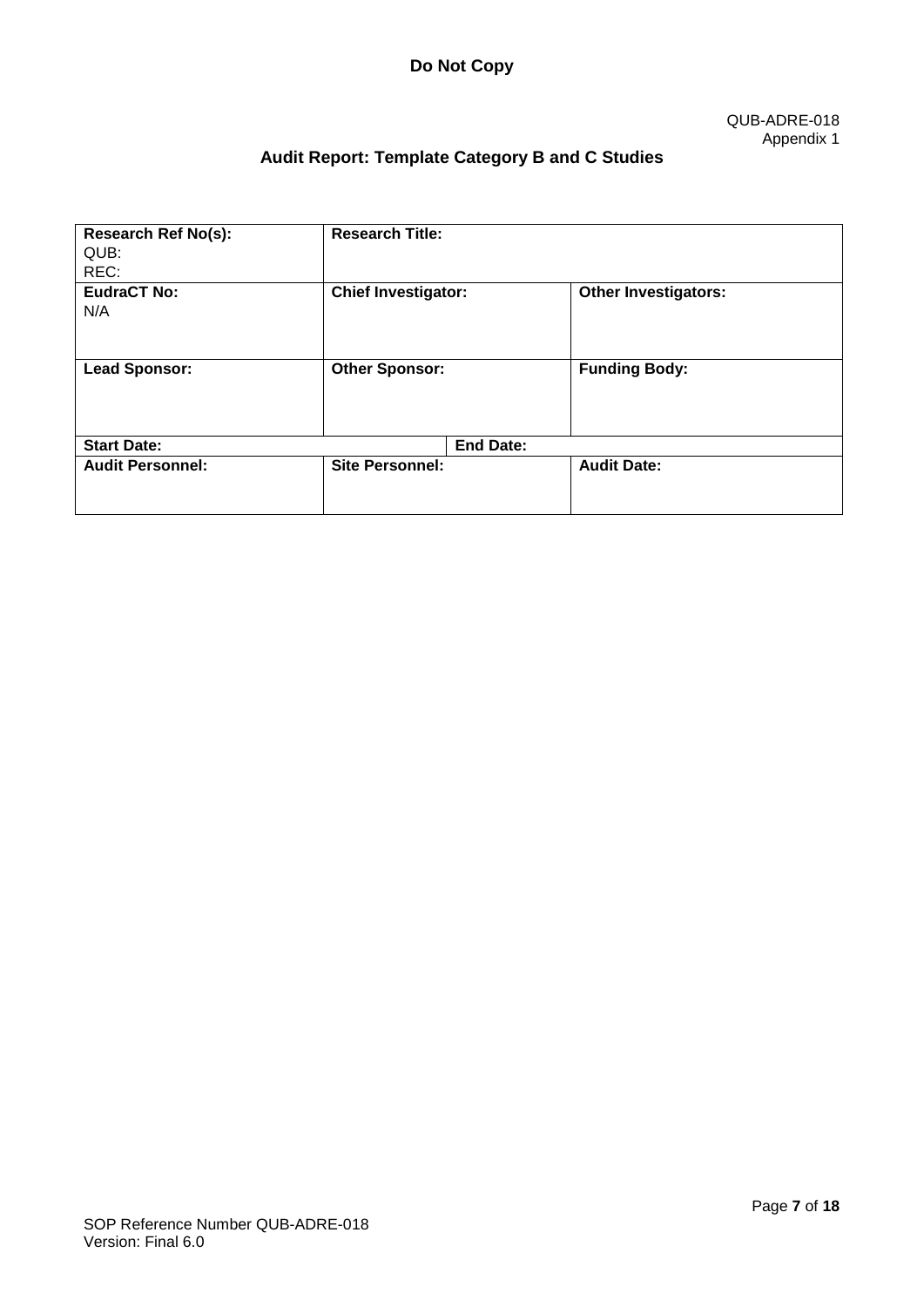# **1. Introduction**

The purpose of this audit was to establish if the research study was compliant with the DHSS&PS Research Governance Framework, December 2006, the Medicines for Human Use (Clinical Trials) Regulations 2004, and subsequent amendments and Queen's University, Belfast Standard Operating Procedures for Research Governance.

This report documents the findings and observations made during the audit of "{*insert title}*". The findings have been categorised according to their seriousness and the actions required have been specified. Where there have been Critical or Major findings the actions must be addressed within 4 weeks from the date of this report. For minor matters, these must be addressed within 3 months.

# **1.1 Grading Audit Findings**

**Critical**

- Where there is evidence that the safety, well-being or confidentiality of research participant has been (or has the significant potential to be) jeopardised.
- Where approval for the study has not been sought from the appropriate regulatory body (MHRA and/or ORECNI) and the study has commenced.
- Where the procedures being undertaken differ from those outlined the study protocol and these have not received the approval from the appropriate regulatory body.
- Where participants have either not been consented, or have given their consent without the full information being provided to them.
- Where inadequate indemnity is in place for study participants.

# **Major**

This is where the integrity of an aspect of the study has been compromised and includes:

- The CI's failure to comply with the requirements of the regulatory body.
- The principles of Good Clinical Practice have not been adhered to, e.g. providing the research participant with the information sheet, or a copy of their consent form.
- Where the University's SOPs have not been closely adhered to.

# **Minor**

Findings that do not compromise the study's integrity but require attention to improve the overall quality of the study.

# **2. Audit Findings**

| A | <b>Protocol and Associated documents</b> | <b>Yes</b> | <b>No</b> | N/A | <b>Comments</b> |
|---|------------------------------------------|------------|-----------|-----|-----------------|
|   | Has a TMF been prepared for the          |            |           |     |                 |
|   | study?                                   |            |           |     |                 |
|   | Is the final approved version of the     |            |           |     |                 |
|   | protocol in the TMF (with version        |            |           |     |                 |
|   | number and date)?                        |            |           |     |                 |
|   | Is the final version of the protocol     |            |           |     |                 |
|   | signed by the CI?                        |            |           |     |                 |
|   | Have the research protocol and/or        |            |           |     |                 |
|   | associated documents been amended        |            |           |     |                 |
|   | in any way since ethics approval?        |            |           |     |                 |
|   | If yes, have the amendments been         |            |           |     |                 |
|   | approved by the same ethics              |            |           |     |                 |
|   | committee?                               |            |           |     |                 |
|   | If yes, has the funding body been        |            |           |     |                 |
|   |                                          |            |           |     |                 |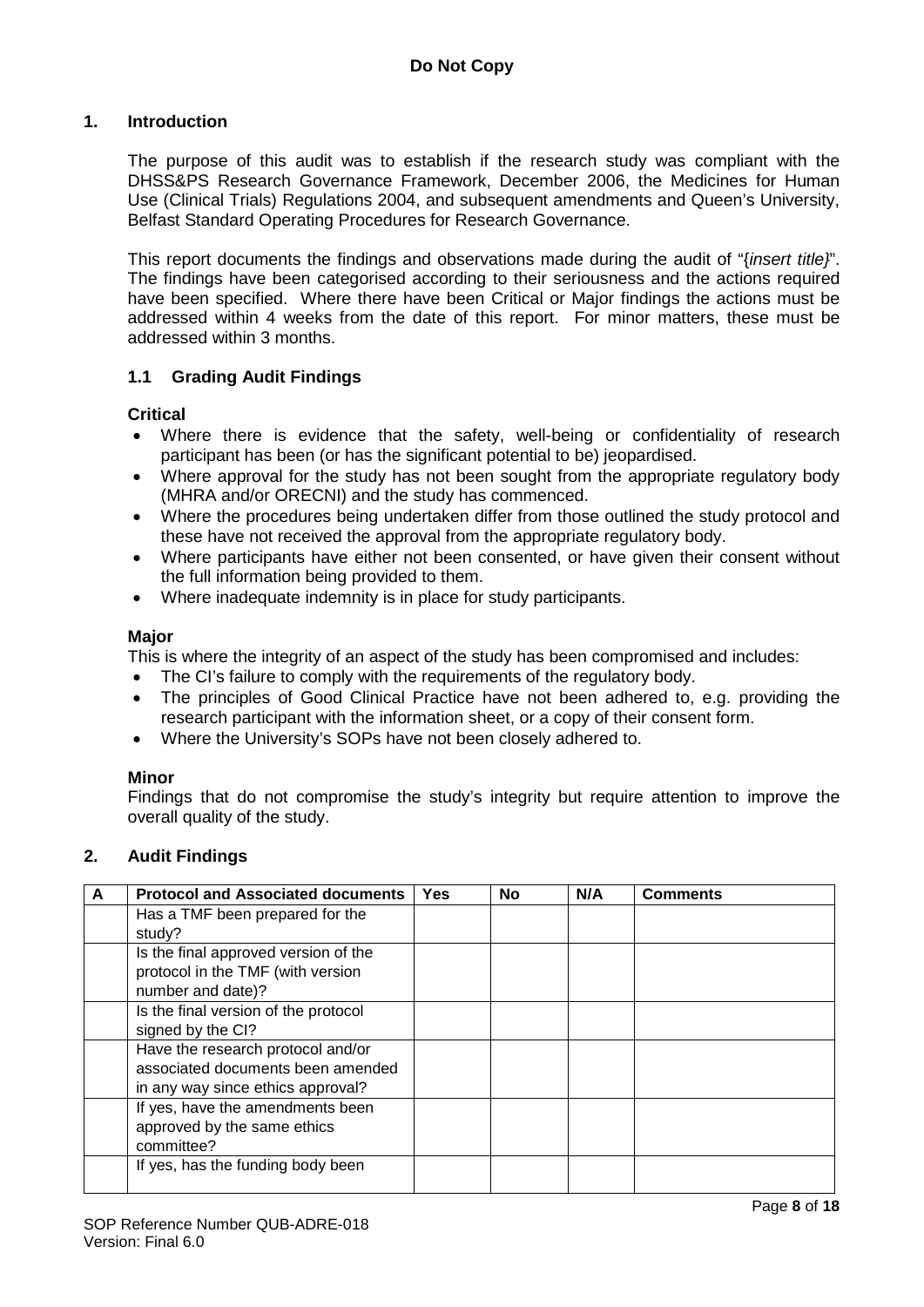|   | informed of these amendments?              |  |  |
|---|--------------------------------------------|--|--|
|   | If yes, have the MHRA been informed        |  |  |
|   | of these amendments?                       |  |  |
|   | If yes, have the sponsor(s) been           |  |  |
|   | informed of these amendments?              |  |  |
|   | Does the protocol clearly define:          |  |  |
|   | Inclusion and Exclusion                    |  |  |
|   | Criteria?                                  |  |  |
|   | Monitoring Policy?                         |  |  |
|   | Publishing Policy?                         |  |  |
|   | Risk Threshold?                            |  |  |
| в | <b>Approvals</b>                           |  |  |
|   | Is there a record of a favourable          |  |  |
|   | opinion from a School Ethics               |  |  |
|   | Committee?                                 |  |  |
|   | Is there a record of a favourable          |  |  |
|   | opinion from ORECNI/other REC?             |  |  |
|   | If the ethics committee specified any      |  |  |
|   | amendments to the protocol                 |  |  |
|   | (restrictions or conditions), have these   |  |  |
|   | been carried out?                          |  |  |
|   | Has an annual report been sent to          |  |  |
|   | ORECNI and/or MHRA (copied to              |  |  |
|   | RPO)?                                      |  |  |
|   | Is there a record of a favourable ethical  |  |  |
|   | opinion for any amendments?                |  |  |
|   | Is there confirmation of sponsorship       |  |  |
|   | from the sponsoring organisation(s)?       |  |  |
|   | Is the appropriate start certificate(s) in |  |  |
|   | place?                                     |  |  |
|   | Is there evidence of indemnity for the     |  |  |
|   | research?                                  |  |  |
|   | Has EudraCT number been received?          |  |  |
|   |                                            |  |  |
|   | Has there been CTA approval from the       |  |  |
|   | relevant Competent Authority (e.g.         |  |  |
|   | MHRA)                                      |  |  |
|   | Is there a record of MHRA approval of      |  |  |
|   | any amendments?                            |  |  |
|   | Is any relevant human material being       |  |  |
|   | collected?                                 |  |  |
| C | <b>Data Collection and Storage</b>         |  |  |
|   | Are laboratory notebooks available and     |  |  |
|   | appropriate?                               |  |  |
|   | Are paper records being stored in a        |  |  |
|   | locked filing cabinet?                     |  |  |
|   | Are electronic files on a password         |  |  |
|   | protected computer?                        |  |  |
| D | <b>Researchers</b>                         |  |  |
|   | Are signed training records available      |  |  |
|   | for each Investigator?                     |  |  |
|   | Is there evidence of Good Clinical         |  |  |
|   | Practice Training for all researchers?     |  |  |
|   | If research involves clients that 'have a  |  |  |
|   | direct bearing on the quality of care'     |  |  |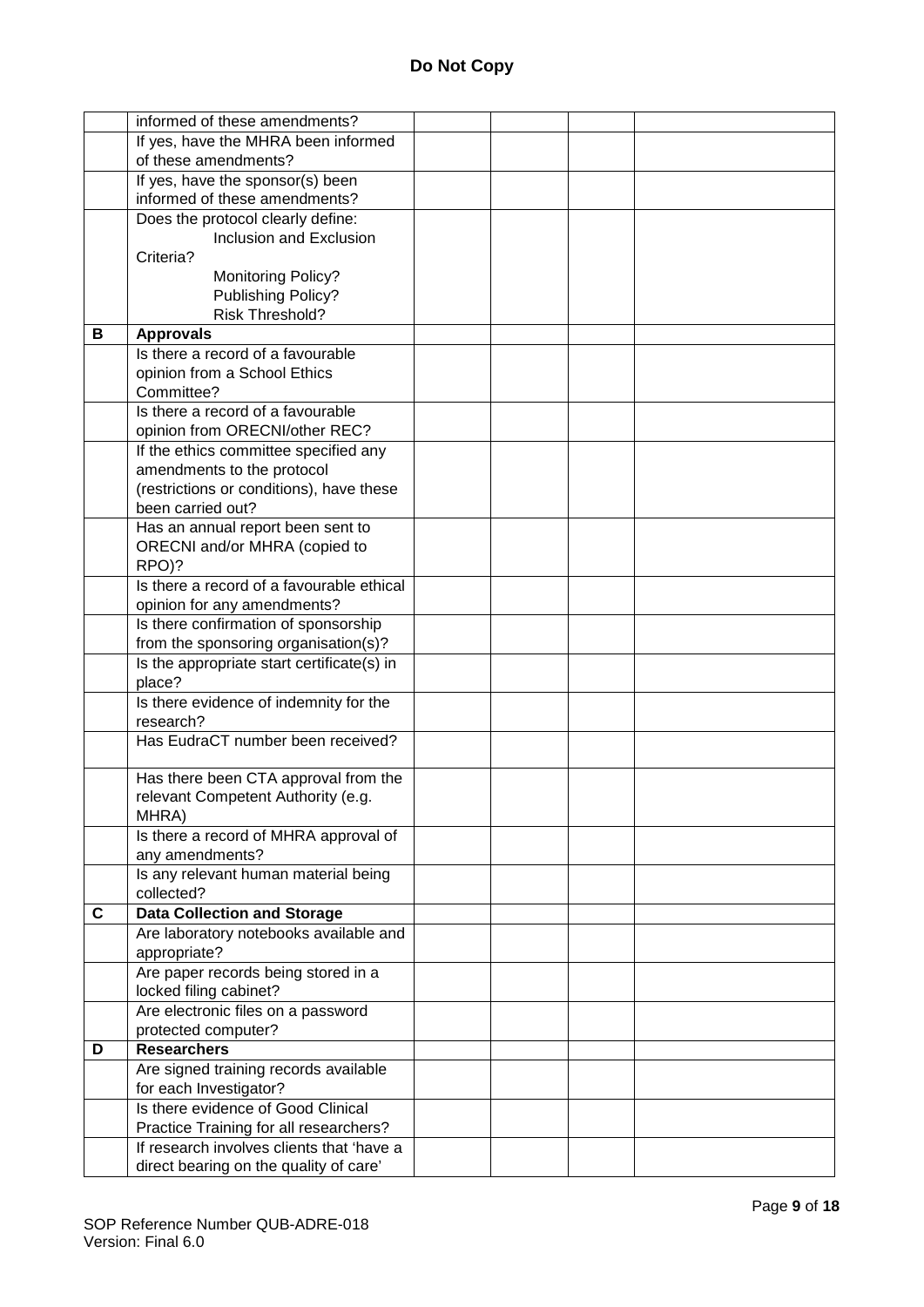|   | does the researcher hold a Trust                                         |  |  |
|---|--------------------------------------------------------------------------|--|--|
|   | employment contract, or Trust                                            |  |  |
|   | honorary contract?                                                       |  |  |
|   | Are Protocols/Guidelines or Standard                                     |  |  |
|   | Operating Procedures available for the                                   |  |  |
|   | research?                                                                |  |  |
|   | Have these been signed off by the CI?                                    |  |  |
|   |                                                                          |  |  |
|   | Are these SOPs fit for purpose and in                                    |  |  |
|   | line with the University's SOPs?                                         |  |  |
|   | Is there a signed training log in place?                                 |  |  |
|   |                                                                          |  |  |
|   | Is there a current and effective study                                   |  |  |
|   | delegation log?                                                          |  |  |
| Е | <b>Adverse Events</b>                                                    |  |  |
|   | Have there been any<br>accidents/incidents/adverse events                |  |  |
|   |                                                                          |  |  |
|   | since the research commenced?<br>Is there a record of these              |  |  |
|   | accidents/incidents/adverse events?                                      |  |  |
|   | If yes, have the following been                                          |  |  |
|   | notified?                                                                |  |  |
|   | University                                                               |  |  |
|   | Trust                                                                    |  |  |
|   | <b>Funding Body</b>                                                      |  |  |
|   | <b>MHRA</b>                                                              |  |  |
|   | Has an annual safety report been sent                                    |  |  |
|   | to ORECNI and/or MHRA (copied to                                         |  |  |
|   | sponsor(s))?                                                             |  |  |
| F | <b>PARTICIPANTS</b>                                                      |  |  |
|   |                                                                          |  |  |
|   | Is there a full record of all research                                   |  |  |
|   |                                                                          |  |  |
|   | participants (clients, staff or healthy<br>volunteers)?                  |  |  |
|   | Is there a full record of all research                                   |  |  |
|   | participants written informed consent                                    |  |  |
|   | and/or where appropriate written carer                                   |  |  |
|   | consent/assent?                                                          |  |  |
|   | Are all signed consent forms on                                          |  |  |
|   | headed paper with the correct version                                    |  |  |
|   | number?                                                                  |  |  |
|   | Are the consent forms stored                                             |  |  |
|   | securely?                                                                |  |  |
|   | Have any complaints been received                                        |  |  |
|   | from the participants regarding the                                      |  |  |
|   | research?                                                                |  |  |
|   | Do all recruits fall within the inclusion                                |  |  |
|   | criteria?                                                                |  |  |
| G | <b>STUDY COMPLETION</b>                                                  |  |  |
|   | Were recruitment targets met?                                            |  |  |
|   | Has effort been made to disseminate                                      |  |  |
|   | the research findings to the research                                    |  |  |
|   | participants?                                                            |  |  |
|   | Has effort been made (or is planned)                                     |  |  |
|   | to publish research findings in<br>professional and where appropriate in |  |  |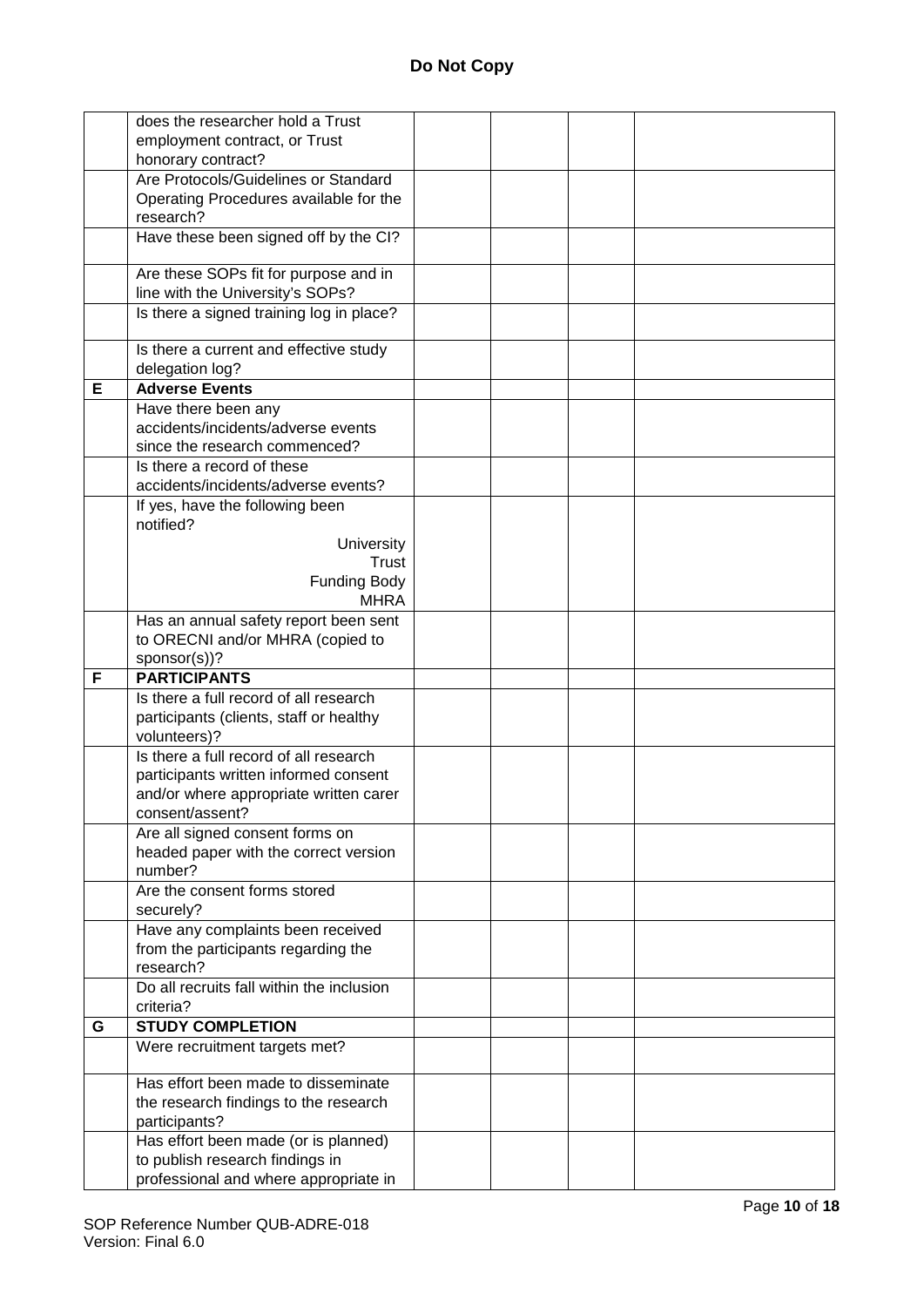|   | peer reviewed journals?                 |  |  |
|---|-----------------------------------------|--|--|
|   | Have all queries raised through         |  |  |
|   | monitoring or audit been resolved?      |  |  |
|   | Have the Ethics Committee, Sponsors,    |  |  |
|   | Funders and MHRA (or other              |  |  |
|   | competent authority), as appropriate,   |  |  |
|   | been informed of the study              |  |  |
|   | completion?                             |  |  |
|   | Has a final report been submitted to    |  |  |
|   | the Data Monitoring Committee and/or    |  |  |
|   | other relevant Committee(s)?            |  |  |
|   | Have arrangements been made for         |  |  |
|   | appropriate archiving?                  |  |  |
| н | <b>FUNDING</b>                          |  |  |
|   | Has the Research Support Office         |  |  |
|   | approved all agreements/contracts       |  |  |
|   | with external funders?                  |  |  |
|   | Is the Chief Investigator taking        |  |  |
|   | responsibility to ensure the project is |  |  |
|   | conducted according to strict financial |  |  |
|   | probity?                                |  |  |
|   | Are there agreements covering IPR       |  |  |
|   | with any 3rd party                      |  |  |
|   | researchers/organisations?              |  |  |
|   | Have these been approved through the    |  |  |
|   | appropriate channels (eg RSO, a Trust   |  |  |
|   | Finance Dept or by the original         |  |  |
|   | Research Management System?             |  |  |
|   | Is the research recorded on the         |  |  |
|   | Insurance database?                     |  |  |
|   | Are all contracts signed off            |  |  |
|   | appropriately and in a timely manner?   |  |  |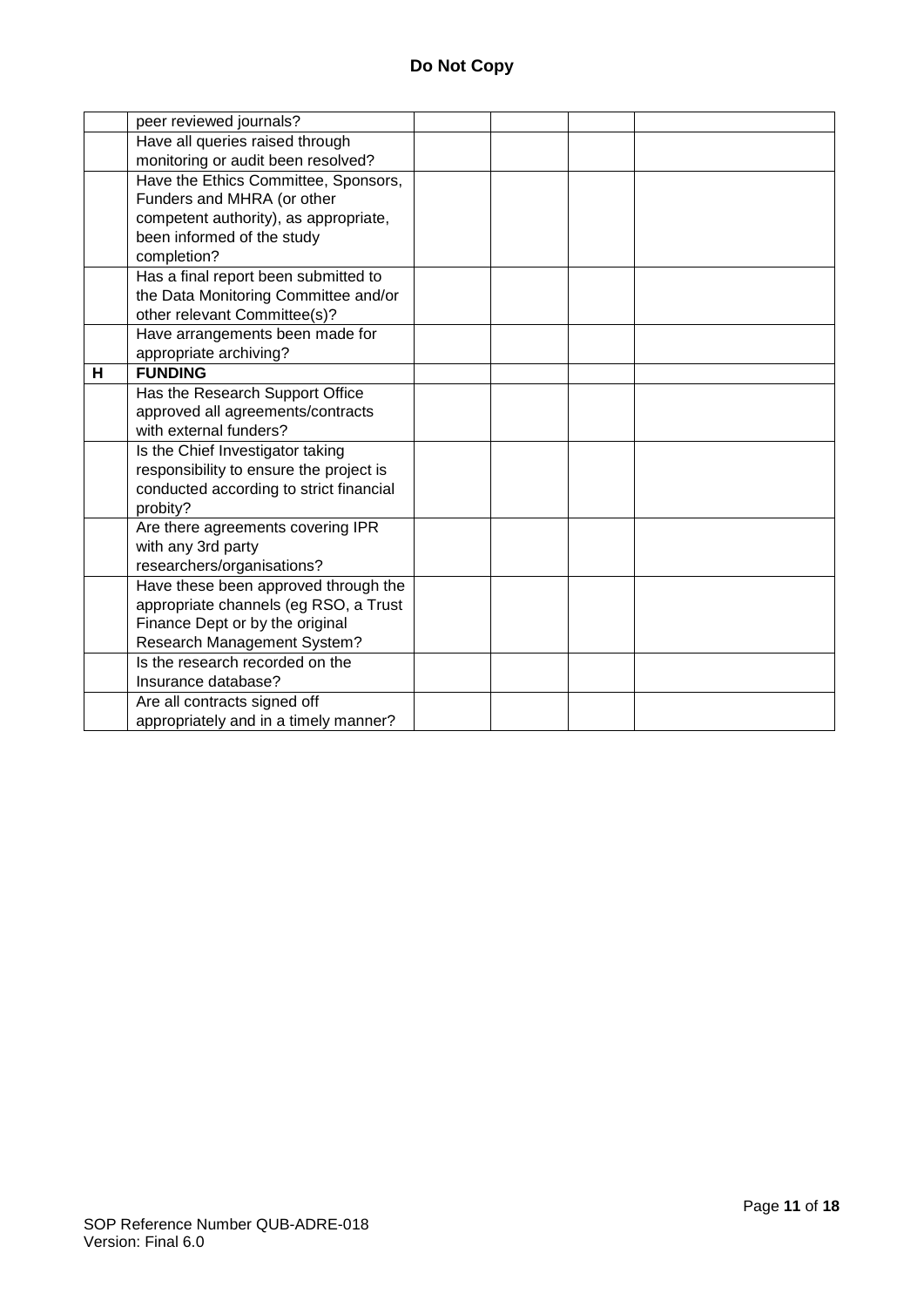# **Do Not Copy**

| <b>Laboratory Review</b> |         |  |  |         |  |  |  |  |            |
|--------------------------|---------|--|--|---------|--|--|--|--|------------|
| <b>Samples Reviewed</b>  |         |  |  |         |  |  |  |  |            |
|                          | Bloods* |  |  | Urines* |  |  |  |  | Other Info |
|                          |         |  |  |         |  |  |  |  |            |
|                          |         |  |  |         |  |  |  |  |            |
|                          |         |  |  |         |  |  |  |  |            |
|                          |         |  |  |         |  |  |  |  |            |
|                          |         |  |  |         |  |  |  |  |            |
|                          |         |  |  |         |  |  |  |  |            |
|                          |         |  |  |         |  |  |  |  |            |
|                          |         |  |  |         |  |  |  |  |            |
|                          |         |  |  |         |  |  |  |  |            |
|                          |         |  |  |         |  |  |  |  |            |
|                          |         |  |  |         |  |  |  |  |            |

\*Headings amended as appropriate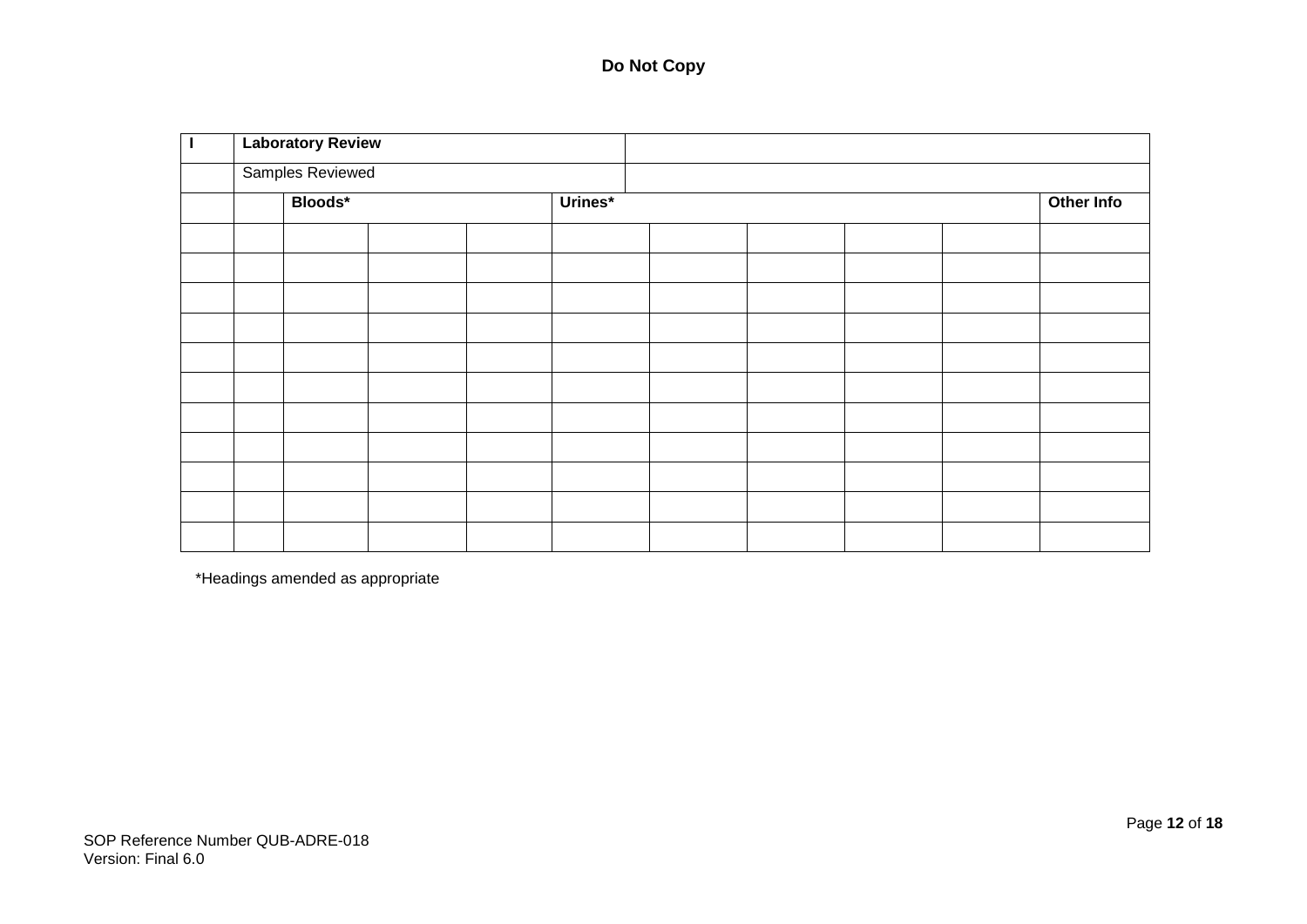| <b>ADDITIONAL COMMENTS</b>     |                 |  |  |  |
|--------------------------------|-----------------|--|--|--|
| For example:                   |                 |  |  |  |
| <b>Study documentation</b>     |                 |  |  |  |
|                                | <b>FINDING:</b> |  |  |  |
| <b>Serious Adverse Event</b>   |                 |  |  |  |
| <b>Annual Progress Reports</b> | <b>FINDING:</b> |  |  |  |
|                                | <b>FINDING:</b> |  |  |  |
| <b>Training Records</b>        | <b>FINDING:</b> |  |  |  |
|                                |                 |  |  |  |
|                                |                 |  |  |  |

- **3. Conclusion**
- **4. Signatures**

**Auditor: Chief Investigator:**

**Date: Date:**

**5. Corrective Actions Completed**

**Yes** No Not required

**Name: Date:**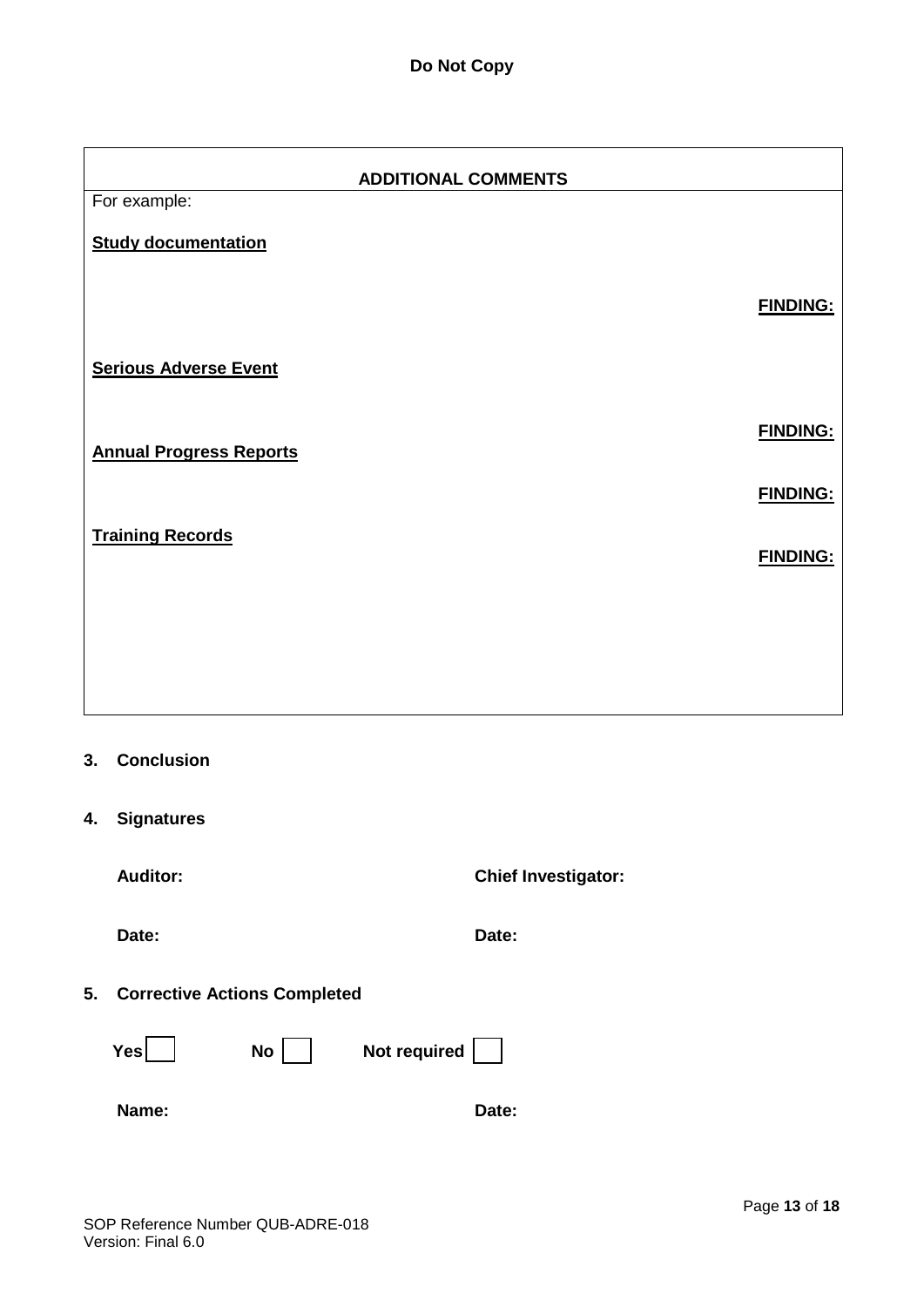# **Audit Report: Template Human Tissue**

| <b>Research Ref No(s):</b><br>QUB:<br>REC: | <b>Research Title:</b>     |                             |
|--------------------------------------------|----------------------------|-----------------------------|
| <b>EudraCT No:</b><br>N/A                  | <b>Chief Investigator:</b> | <b>Other Investigators:</b> |
| <b>Lead Sponsor:</b>                       | <b>Other Sponsor:</b>      | <b>Funding Body:</b>        |
| <b>Start Date:</b>                         | <b>End Date:</b>           |                             |
| <b>Audit Personnel:</b>                    | <b>Site Personnel:</b>     | <b>Audit Date:</b>          |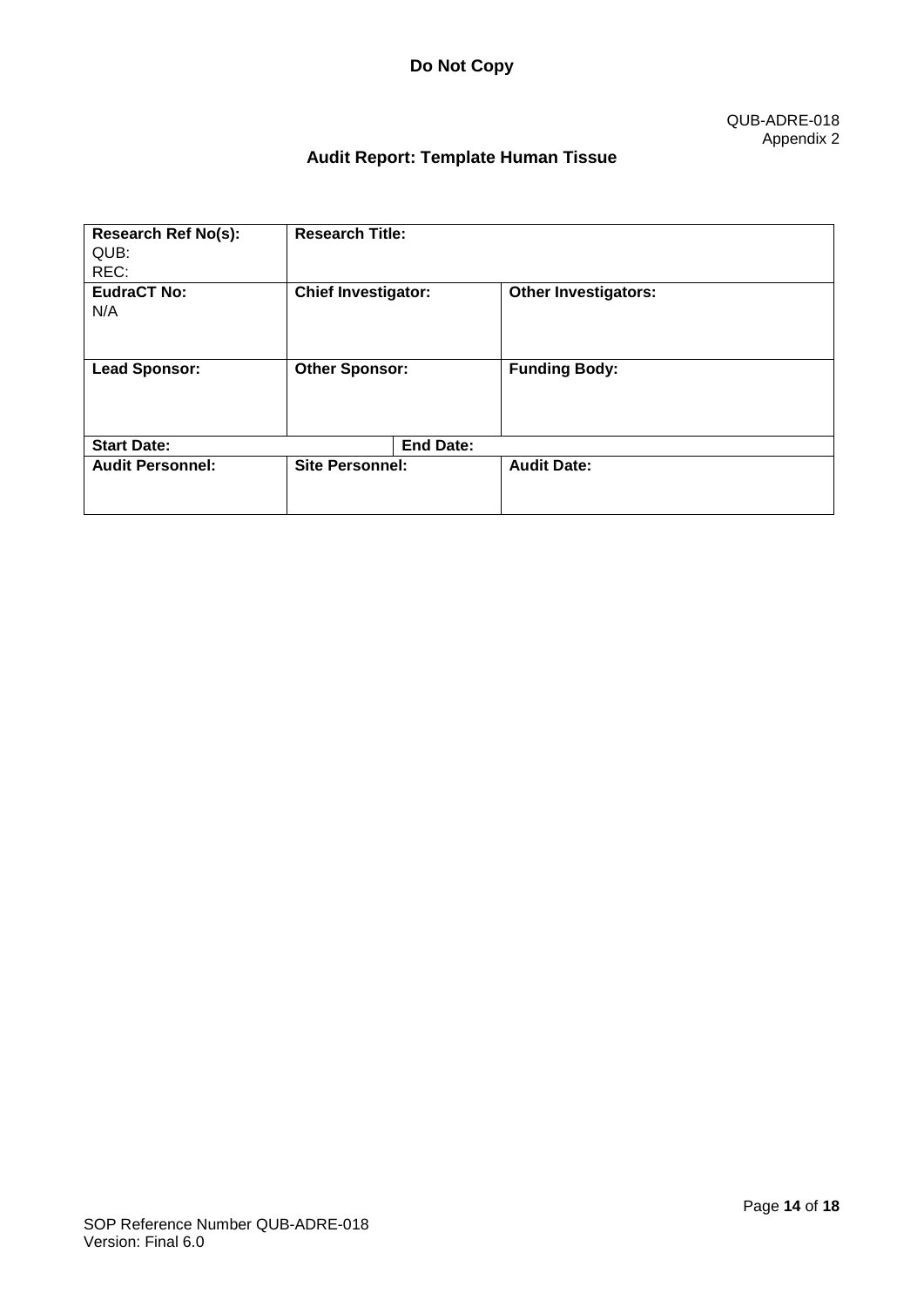#### **1. Introduction**

The purpose of this audit was to establish if the research study was compliant with the requirements of the Human Tissue Act 2004 and Queen's University Belfast Standard Operating Procedures for Human Tissue.

This report documents the findings and observations made during the audit of "Generation of genetic signature of severe RSV disease – a step towards maximizing efficiency of synagis prescription (07/NIR02/115)". Audit shortfalls have been categorised according to their seriousness and the actions required have been specified. Where there have been Critical or Major findings the actions must be addressed within 4 weeks from the date of this report. For minor matters, these must be addressed within 3 months.

#### 1.2 Grading Audit Shortfalls (as defined by the HTA)

#### **Critical shortfall**

- Where there is evidence that there is a significant risk to human safety and/or dignity or a breach of the HT Act or associated Directions or
- Where there is a combination of several major shortfalls, none of which is critical on its own, but which in combination could constitute a critical shortfall.

#### **Major shortfall**

A non-critical shortfall that:

- Poses a risk to human safety and/or dignity, or
- Indicates a failure to satisfactorily carry out procedures, or
- Indicates a breach of the HTA Code of Practices, the HT Act or other statutory guidelines
- Has the potential to become a critical shortfall
- Where the University's SOPs for human tissue have not been closely adhered to
- Where there is a combination of several minor shortfalls, none of which is critical on its own, but which in combination could constitute a major shortfall.

#### **Minor shortfall**

A shortfall which indicates a departure from expected standards but cannot be categorised as a critical or major shortfall.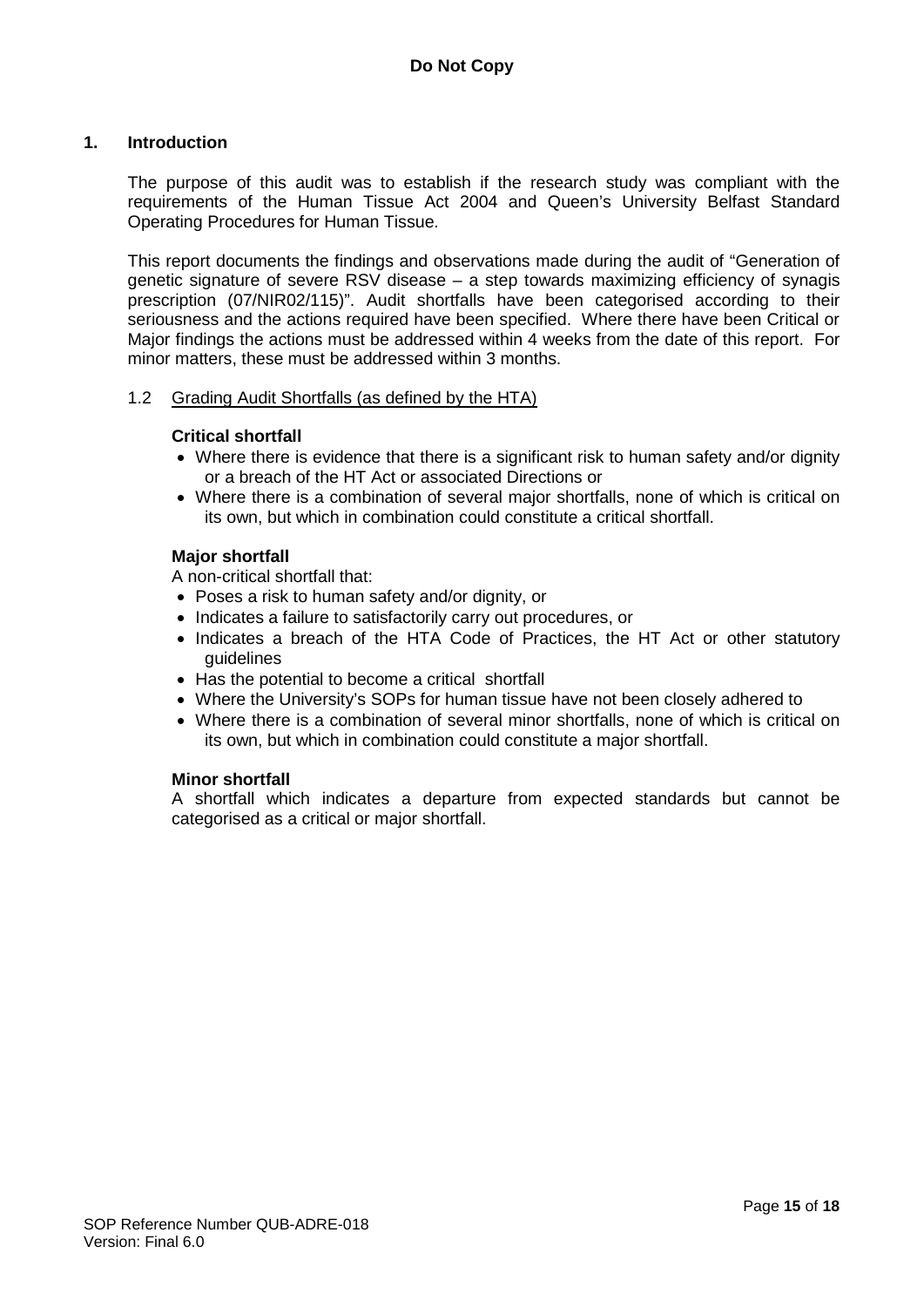# **2. Audit Findings**

|                | <b>Protocol and Associated</b>                                      |            |           |     | <b>Comments</b> |
|----------------|---------------------------------------------------------------------|------------|-----------|-----|-----------------|
|                | documents                                                           | <b>Yes</b> | No        | N/A |                 |
| 1              | Has all the study documentation                                     |            |           |     |                 |
|                | been collated for the study?                                        |            |           |     |                 |
| $\mathbf{2}$   | Is the final approved version of the                                |            |           |     |                 |
|                | protocol available (with version                                    |            |           |     |                 |
|                | number and date)?                                                   |            |           |     |                 |
| 3              | Have the research protocol and/or                                   |            |           |     |                 |
|                | associated documents been                                           |            |           |     |                 |
|                | amended in any way since ethical                                    |            |           |     |                 |
|                | approval?                                                           |            |           |     |                 |
| 3              | If yes, have the amendments been                                    |            |           |     |                 |
| a              | approved by the same ethics                                         |            |           |     |                 |
|                | committee?                                                          |            |           |     |                 |
|                | <b>Approvals</b>                                                    |            |           |     |                 |
| 4              | Is there a record of a favourable                                   |            |           |     |                 |
|                | opinion from a School Ethics                                        |            |           |     |                 |
|                | Committee?                                                          |            |           |     |                 |
| 5              | Is there a record of a favourable                                   |            |           |     |                 |
| 6              | opinion from ORECNI/other REC?<br>If the ethics committee specified |            |           |     |                 |
|                | any amendments to the protocol                                      |            |           |     |                 |
|                | (restrictions or conditions), have                                  |            |           |     |                 |
|                | these been carried out?                                             |            |           |     |                 |
|                | <b>Research Team</b>                                                | <b>Yes</b> | <b>No</b> | N/A | <b>Comments</b> |
| $\overline{7}$ | Is there evidence of Human Tissue                                   |            |           |     |                 |
|                | Act Training for all researchers?                                   |            |           |     |                 |
| 8              | Have the researchers received                                       |            |           |     |                 |
|                | Health and Safety                                                   |            |           |     |                 |
|                | training/guidance?                                                  |            |           |     |                 |
| 9              | Are Protocols/Guidelines or                                         |            |           |     |                 |
|                | <b>Standard Operating Procedures</b>                                |            |           |     |                 |
|                | available for the research?                                         |            |           |     |                 |
| 1              | Are these SOPs fit for purpose and                                  |            |           |     |                 |
| 0              | in line with the University's HTA                                   |            |           |     |                 |
|                | SOP <sub>s</sub> ?                                                  |            |           |     |                 |
|                | <b>Adverse Events</b>                                               | <b>Yes</b> | <b>No</b> | N/A | <b>Comments</b> |
| 1              | Have there been any                                                 |            |           |     |                 |
| 1              | accidents/incidents/adverse events                                  |            |           |     |                 |
|                | since the research commenced?                                       |            |           |     |                 |
| 1              | Is there a record of these                                          |            |           |     |                 |
| $\mathbf{2}$   | accidents/incidents/adverse                                         |            |           |     |                 |
|                | events?                                                             |            |           |     |                 |
| 1<br>3         | If yes, have the following been<br>notified?                        |            |           |     |                 |
|                |                                                                     |            |           |     |                 |
|                | University                                                          |            |           |     |                 |
|                | Trust                                                               |            |           |     |                 |
|                | <b>Funding Body</b>                                                 |            |           |     |                 |
|                | Person Designated                                                   |            |           |     |                 |
|                | Designated Individual                                               |            |           |     |                 |
|                | <b>Participants</b>                                                 | <b>Yes</b> | No        | N/A | <b>Comments</b> |
| 1              | Is there a full record of all research                              |            |           |     |                 |
| 4              | participants (clients, staff or healthy                             |            |           |     |                 |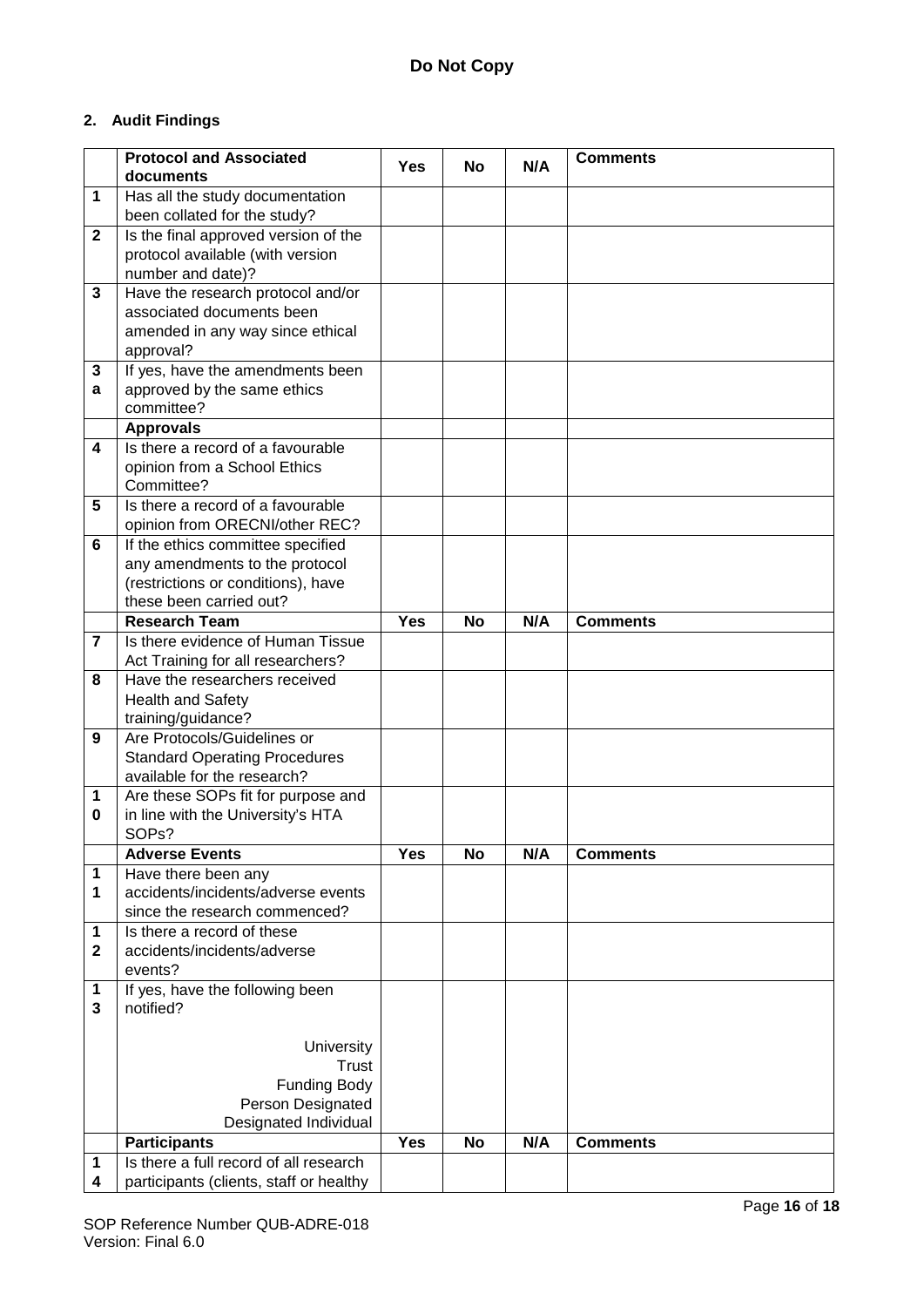|              | volunteers)?                                         |            |           |     |                 |
|--------------|------------------------------------------------------|------------|-----------|-----|-----------------|
| 1            | Is there a full record of all research               |            |           |     |                 |
| 5            | participants written informed                        |            |           |     |                 |
|              | consent and/or where appropriate                     |            |           |     |                 |
|              | written carer consent/assent?                        |            |           |     |                 |
| 1            | Are all signed consent forms on                      |            |           |     |                 |
| 6            | headed paper with the correct                        |            |           |     |                 |
|              | version number?                                      |            |           |     |                 |
| 1            | Are the consent forms stored                         |            |           |     |                 |
|              |                                                      |            |           |     |                 |
| 7            | securely?                                            |            |           |     |                 |
| 1            | Have any complaints been received                    |            |           |     |                 |
| 8            | from the participants regarding the                  |            |           |     |                 |
|              | research?                                            |            |           |     |                 |
| 1            | Do all recruits fall within the                      |            |           |     |                 |
| 9            | inclusion criteria?                                  |            |           |     |                 |
|              | <b>Human Tissue Samples</b>                          | <b>Yes</b> | <b>No</b> | N/A | <b>Comments</b> |
| $\mathbf{2}$ | Are the human tissue samples                         |            |           |     |                 |
|              |                                                      |            |           |     |                 |
| 0            | logged on the QOL Human Tissue                       |            |           |     |                 |
|              | Register?                                            |            |           |     |                 |
| $\mathbf 2$  | Are the human tissue samples                         |            |           |     |                 |
| 1            | stored in appropriate conditions?                    |            |           |     |                 |
| 2            | Are the human tissue samples                         |            |           |     |                 |
| 2            | labelled appropriately?                              |            |           |     |                 |
| $\mathbf{2}$ | Are records maintained of sample                     |            |           |     |                 |
| 3            | storage, use and disposal?                           |            |           |     |                 |
| $\mathbf{2}$ | Are Material Transfer Agreements                     |            |           |     |                 |
| 4            | and/or Authority to Import forms in                  |            |           |     |                 |
|              | place?                                               |            |           |     |                 |
| $\mathbf 2$  | Does the CI intend to retain the                     |            |           |     |                 |
|              |                                                      |            |           |     |                 |
| 5            | tissue samples for future research?                  |            |           |     |                 |
| $\mathbf 2$  | Has consent for use of the samples                   |            |           |     |                 |
| 6            | in future research been sought?                      |            |           |     |                 |
|              | <b>Data Collection and Storage</b>                   | Yes        | <b>No</b> | N/A | <b>Comments</b> |
| $\mathbf 2$  | Are laboratory notebooks available                   |            |           |     |                 |
| 7            | and appropriate?                                     |            |           |     |                 |
| 2            | Are paper records being stored in a                  |            |           |     |                 |
| 8            | locked filing cabinet?                               |            |           |     |                 |
| $\mathbf{2}$ | Are electronic files on a password                   |            |           |     |                 |
| 9            | protected computer?                                  |            |           |     |                 |
| 3            | Is there an electronic backup                        |            |           |     |                 |
| 0            | system?                                              |            |           |     |                 |
|              | <b>Study Completion</b>                              | <b>Yes</b> | <b>No</b> | N/A | <b>Comments</b> |
|              |                                                      |            |           |     |                 |
| 3            |                                                      |            |           |     |                 |
| 1            | Were recruitment targets met?                        |            |           |     |                 |
| 3            |                                                      |            |           |     |                 |
|              | Have the human tissue samples                        |            |           |     |                 |
| $\mathbf 2$  | been retained?                                       |            |           |     |                 |
| 3            | Have the Ethics Committee,                           |            |           |     |                 |
| 3            | Sponsors and Funders (or other                       |            |           |     |                 |
|              | competent authority), as                             |            |           |     |                 |
|              |                                                      |            |           |     |                 |
|              | appropriate, been informed of the                    |            |           |     |                 |
| 3            | study completion?<br>Have arrangements been made for |            |           |     |                 |